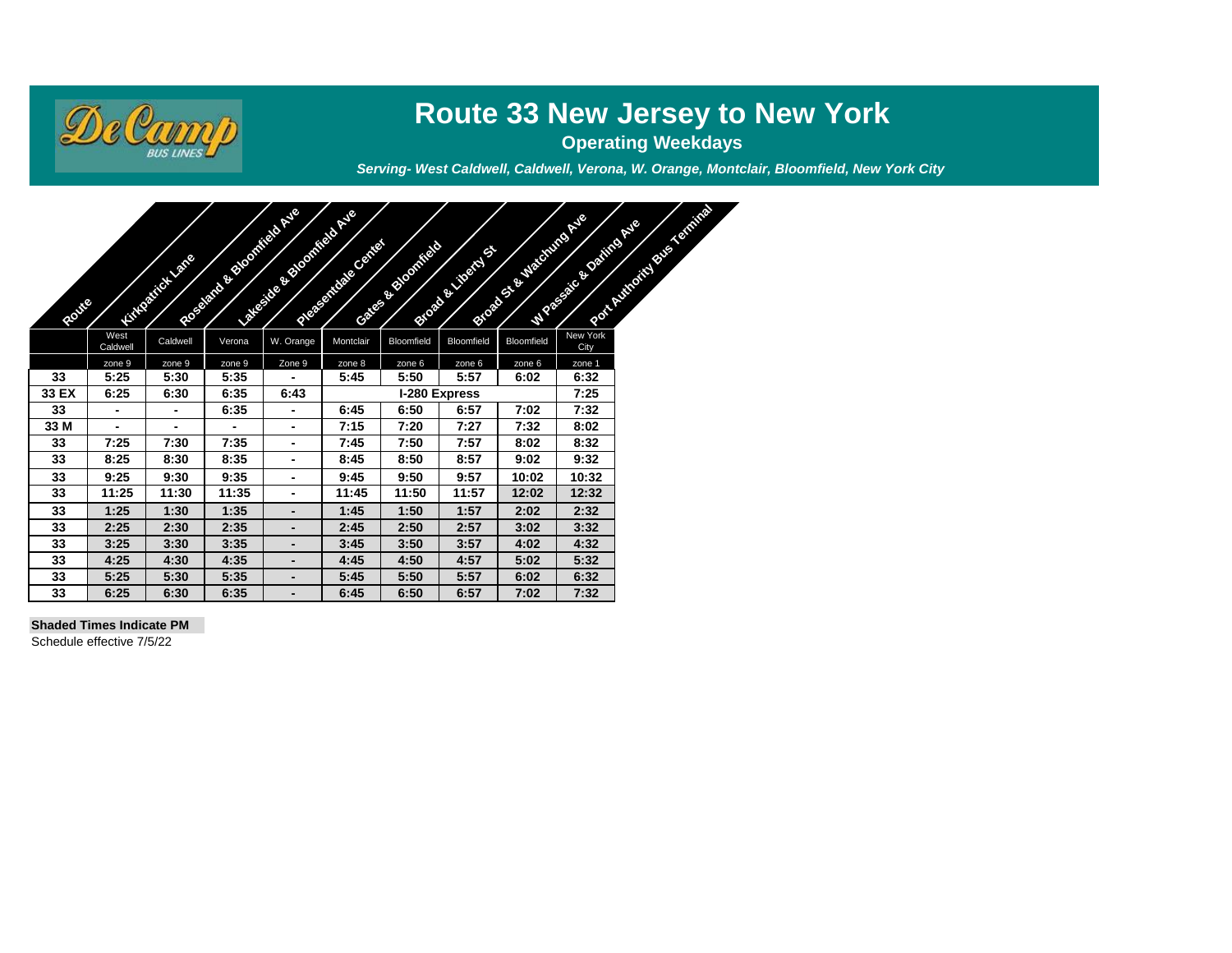

### **Route 33 New York to New Jersey**

**Operating Weekdays**

*Serving- West Caldwell, Caldwell, Verona, Montclair, Bloomfield, New York City*



#### **Shaded Times Indicate PM**

Schedule effective 7/5/22